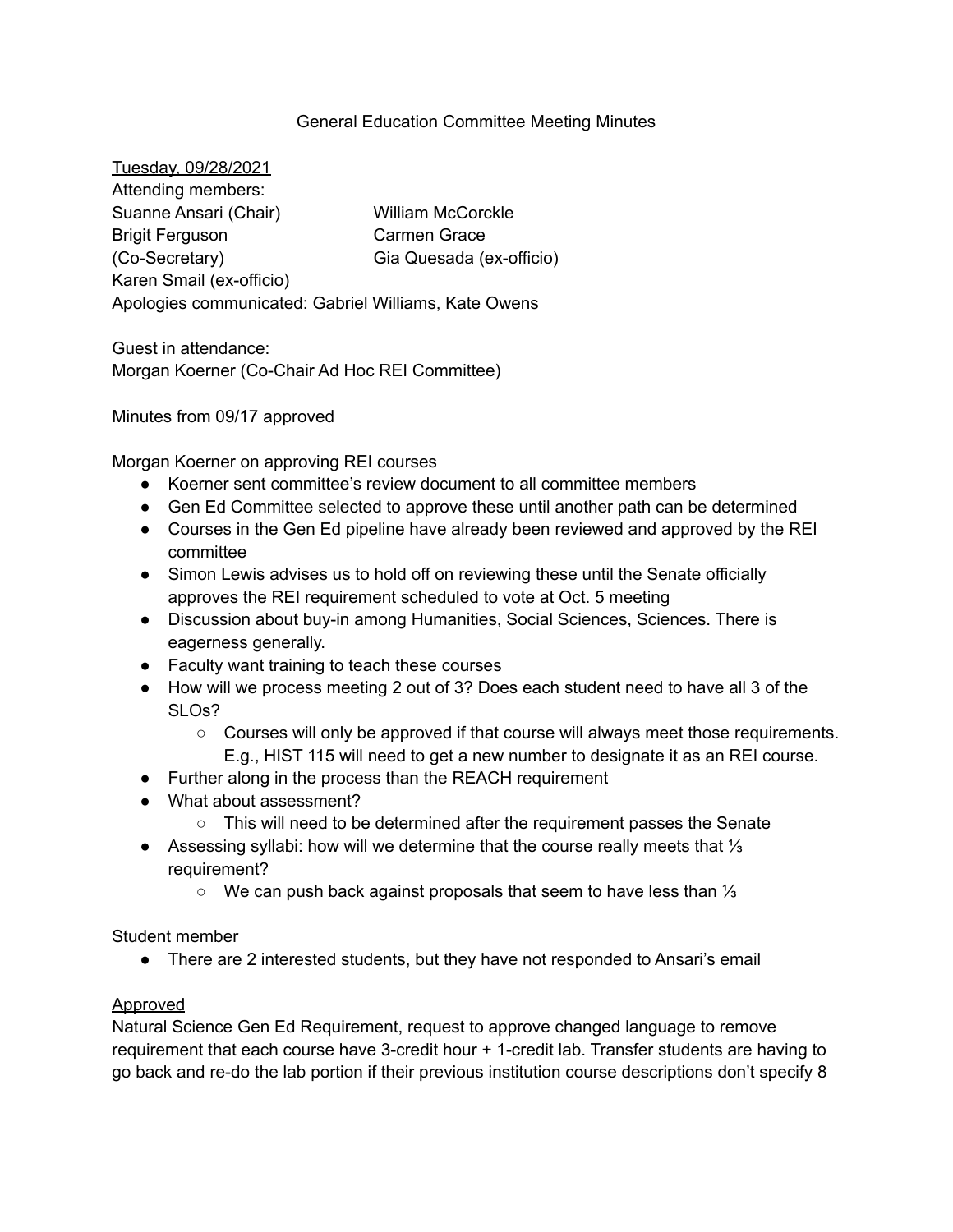credit hours. Transfer courses still must have a lab component in order to be approved. This has been held up for years!

# Review Standard for Founding Documents Requirement

As per the document "A Resolution from the Faculty Senate Regarding Implementation of the REACH Act" an ad hoc committee is requested to review these courses and determine review standards. So this may not be our task. We will pause this task pending the outcome of the REACH Act Resolution (Oct. 5 Senate Agenda item.)x

College attempted to put this on hold for a year, but legal affairs did not support. Faculty have not had the opportunity to vet courses meeting this requirement.

There is no time to set up assessment framework before implementation

Some other state institutions were given an additional year to implement act.

Legal department stated that we needed to implement it immediately this past summer.

The resolution will be voted on October 5th

### Math/Logic Alternative

2019 chair of Math Department approved CSCI 115. Renee McAuley let Suanne Ansari know this is currently working its way through curriculog. Karen Smail confirmed it is on her desk currently/

- Syllabus does not have correct SLOs and assessment, so needs to be revised.
- Hopefully this will come to Gen Ed in October

We might form a subcommittee to work on Math Alternative.

It was a hard sell to buy into this alternative, convince Math Department to accept. Math Department did not want to offer lower-level course as alternative. Concern that alternative courses will not be rigorous. Deborah Mihal argues that some students have a hard time with numbers specifically, but other forms of logic/analysis courses would be

## **Other Topics**

-Karen received a proposal for a cross listed course for Jewish studies and history. Question about whether it would get the humanities credit. Concerned it is a slippery slope as some would get gen ed and some would not.

-Next meeting we will likely go over REI proposals pending outcome of Senate vote at the upcoming meeting. We will review the courses for the October 15th GenEd meeting. We can look over these independently. Anything that there is a concern about can be discussed at the Oct. 26 meeting.

- We will not meet on Oct. 15 for the scheduled GenEd meeting at 2PM, however we will hold any discussion regarding the next slate of curriculog course proposals on our new OAKS page Gia offered to set up,

-We will plan to meet for an hour and a half on Zoom at the Oct. 26 meeting, from 10AM to 11:30AM.